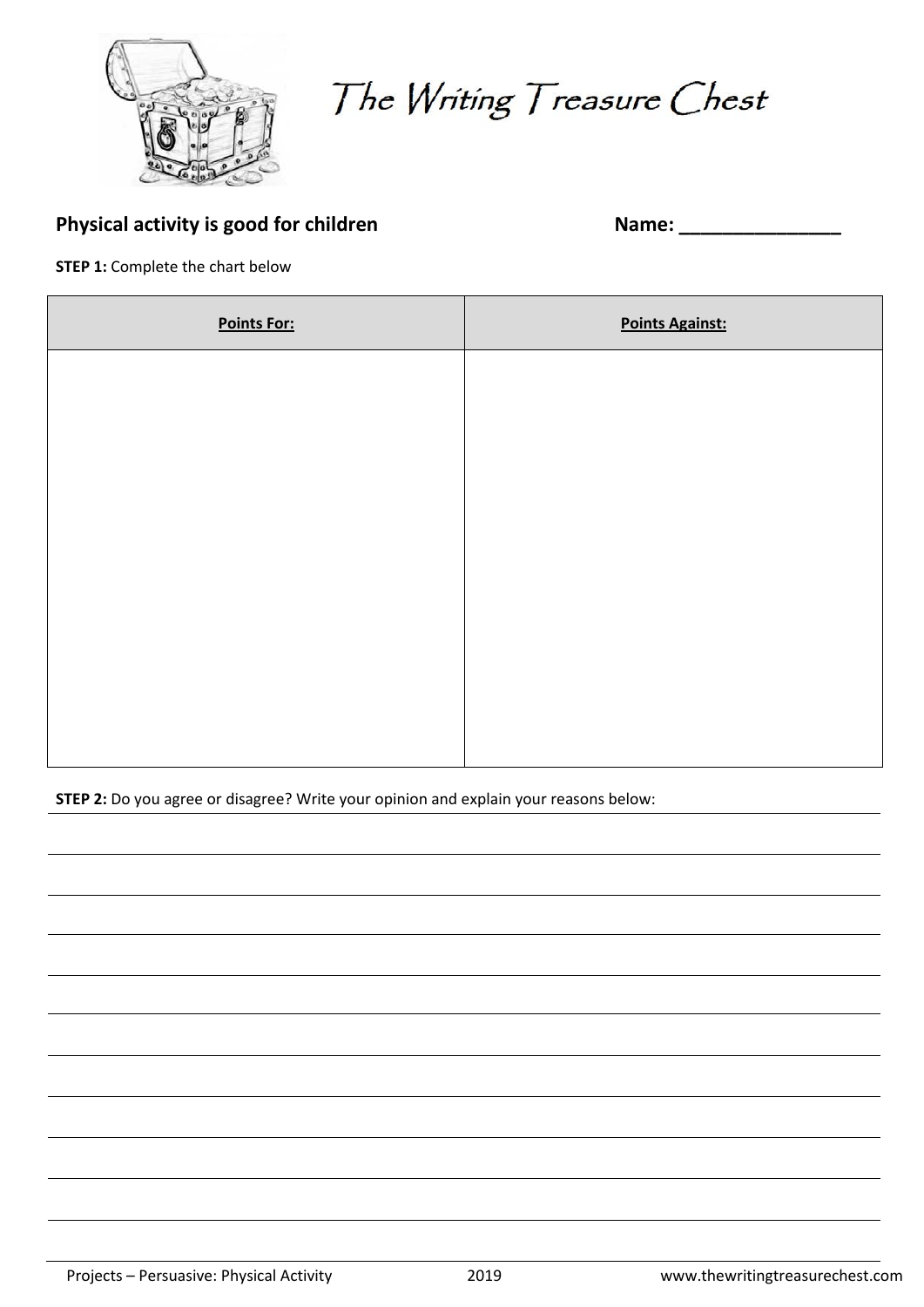

The Writing Treasure Chest

| Physical activity is good for children                                                            | Name:                          |
|---------------------------------------------------------------------------------------------------|--------------------------------|
| Statement of position ~ What do you think and why? Who else thinks this? Who should be concerned? |                                |
|                                                                                                   | <b>HOOK: Factual Emotional</b> |
| Draw & Label                                                                                      | <b>Notes</b>                   |
| Reason 1 ~ Health Benefits: How does it help my body?                                             |                                |
| Reason 2 ~ Educational Benefits: How does it help me<br>learn?                                    | <b>Notes</b>                   |
|                                                                                                   |                                |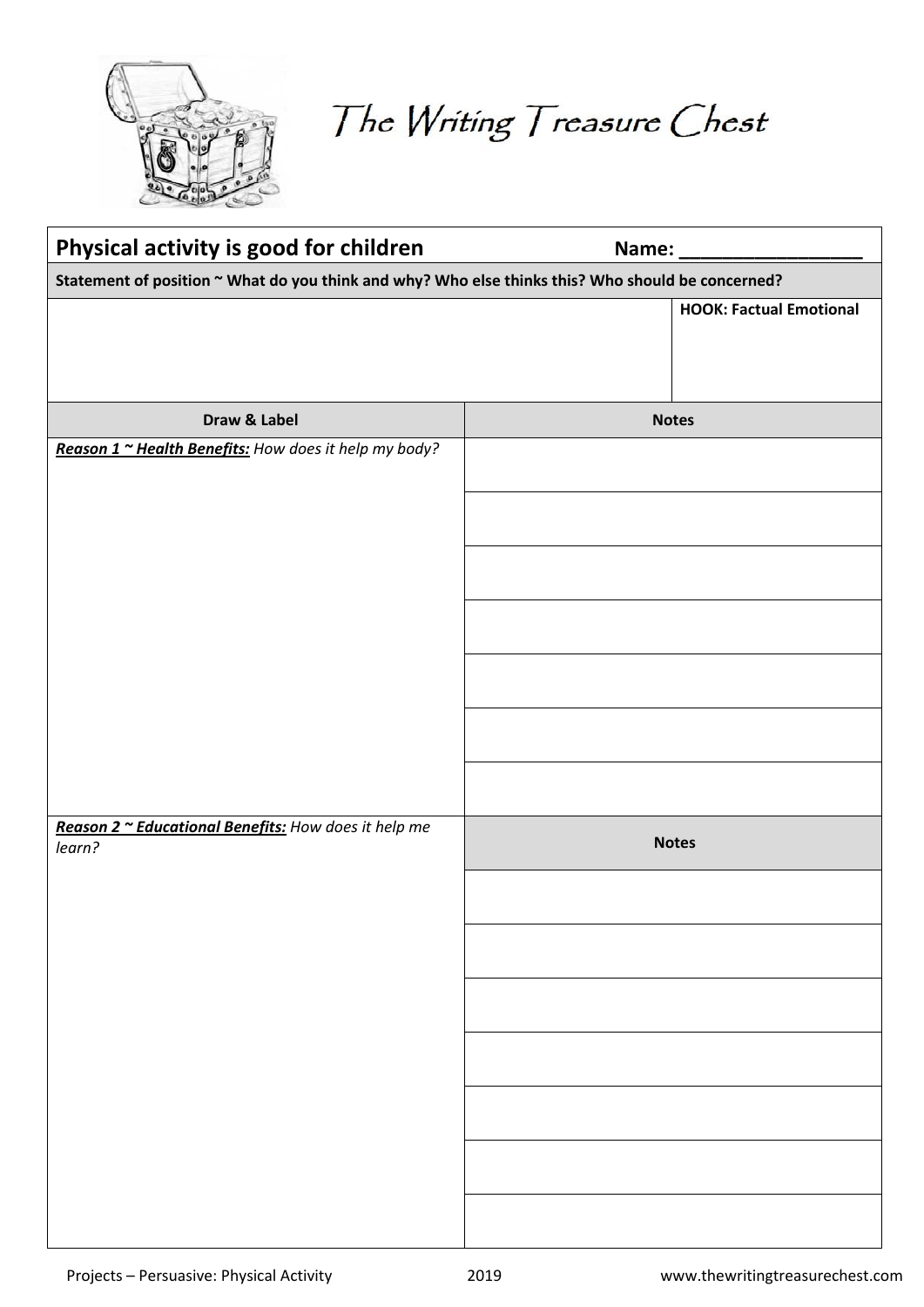

The Writing Treasure Chest

**Name: \_\_\_\_\_\_\_\_\_\_\_\_\_\_\_\_\_**

| Draw & Label                                          | <b>Notes</b> |
|-------------------------------------------------------|--------------|
| Reason 3 ~ Social Benefits: How does it help me make  |              |
| friends?                                              |              |
|                                                       |              |
|                                                       |              |
|                                                       |              |
|                                                       |              |
|                                                       |              |
|                                                       |              |
|                                                       |              |
|                                                       |              |
|                                                       |              |
|                                                       |              |
|                                                       |              |
|                                                       |              |
|                                                       |              |
|                                                       |              |
|                                                       |              |
|                                                       |              |
|                                                       |              |
|                                                       |              |
|                                                       |              |
|                                                       |              |
| Statistics/research/evidence:                         |              |
|                                                       |              |
|                                                       |              |
|                                                       |              |
|                                                       |              |
|                                                       |              |
|                                                       |              |
|                                                       |              |
|                                                       |              |
|                                                       |              |
|                                                       |              |
|                                                       |              |
|                                                       |              |
|                                                       |              |
|                                                       |              |
| Resources used: (Book titles & authors, websites etc) |              |
|                                                       |              |
|                                                       |              |
|                                                       |              |
|                                                       |              |
|                                                       |              |
|                                                       |              |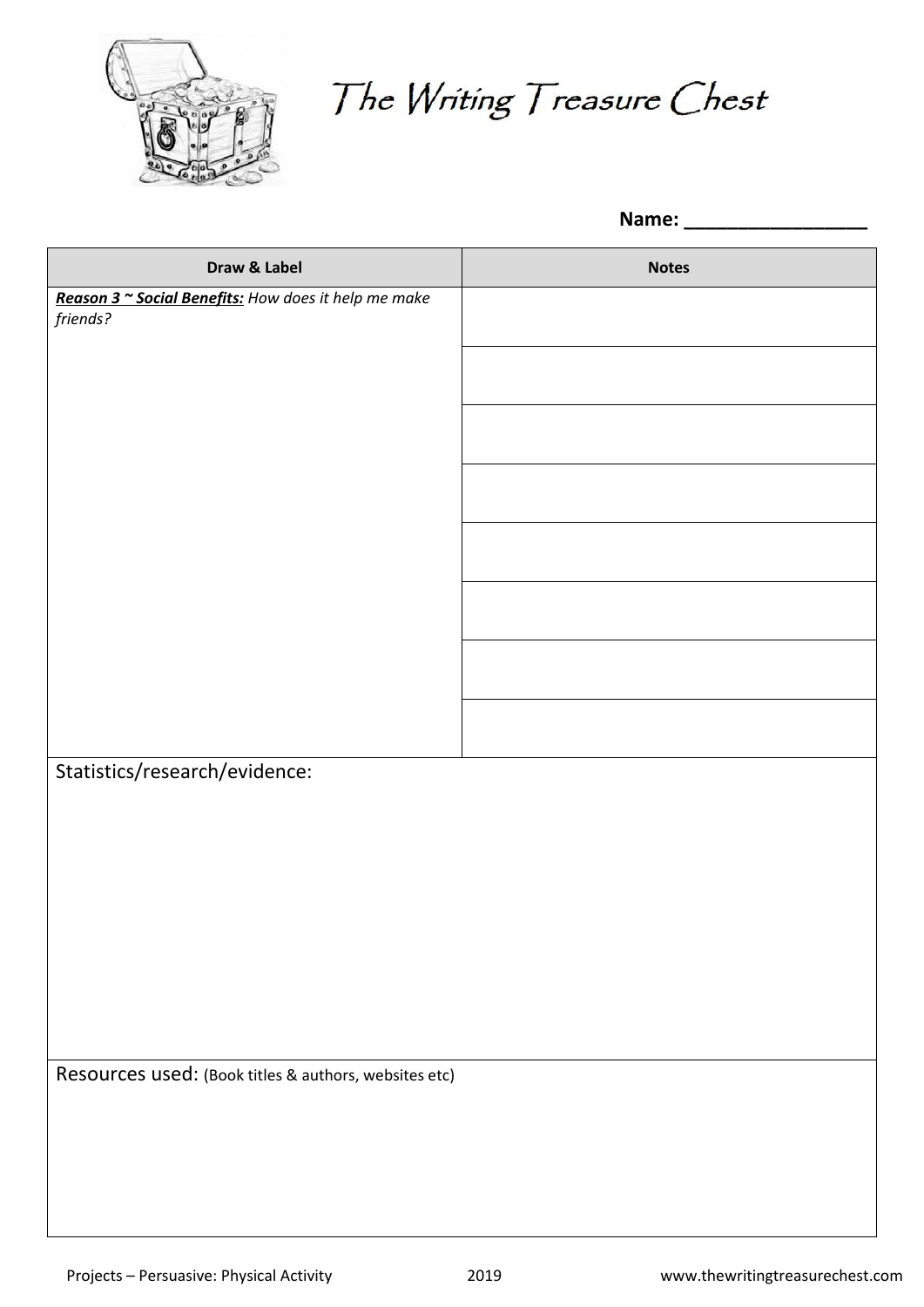

The Writing Treasure Chest

Name:

## **Statement of Position**

Hook:

**Conclusion ~ Restating position**

## Call to action:

| Health Benefits ~ How does it help children's bodies? |
|-------------------------------------------------------|
| T-Topic Sentence                                      |
|                                                       |
|                                                       |
| E-Explain in detail                                   |
|                                                       |
|                                                       |
| E - Example/expert/<br>evidence/extra                 |
|                                                       |
|                                                       |
| $L$ – Link back                                       |
|                                                       |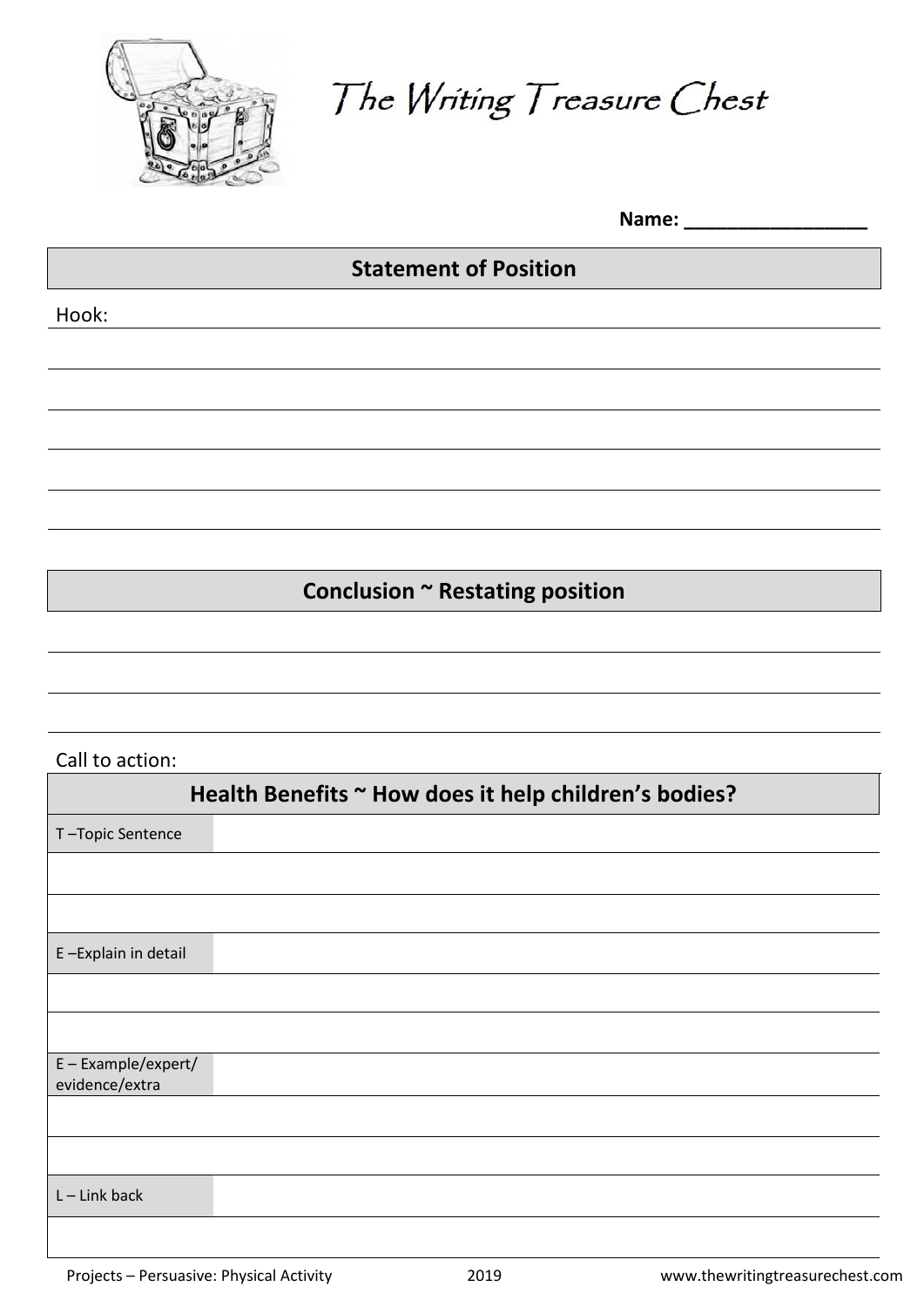

The Writing Treasure Chest

**Name: \_\_\_\_\_\_\_\_\_\_\_\_\_\_\_\_\_**

| Educational Benefits ~ How does it help children learn?   |  |  |
|-----------------------------------------------------------|--|--|
| T-Topic Sentence                                          |  |  |
|                                                           |  |  |
|                                                           |  |  |
| E-Explain in detail                                       |  |  |
|                                                           |  |  |
|                                                           |  |  |
| E-Example/expert/<br>evidence/extra e                     |  |  |
|                                                           |  |  |
|                                                           |  |  |
| $L -$ Link back                                           |  |  |
|                                                           |  |  |
| Social Benefits ~ How does it help children make friends? |  |  |
|                                                           |  |  |
| T-Topic Sentence                                          |  |  |
|                                                           |  |  |
|                                                           |  |  |
| E-Explain in detail                                       |  |  |
|                                                           |  |  |
|                                                           |  |  |
| E-Example/expert/                                         |  |  |
| evidence/extra                                            |  |  |
|                                                           |  |  |
| $L$ – Link back                                           |  |  |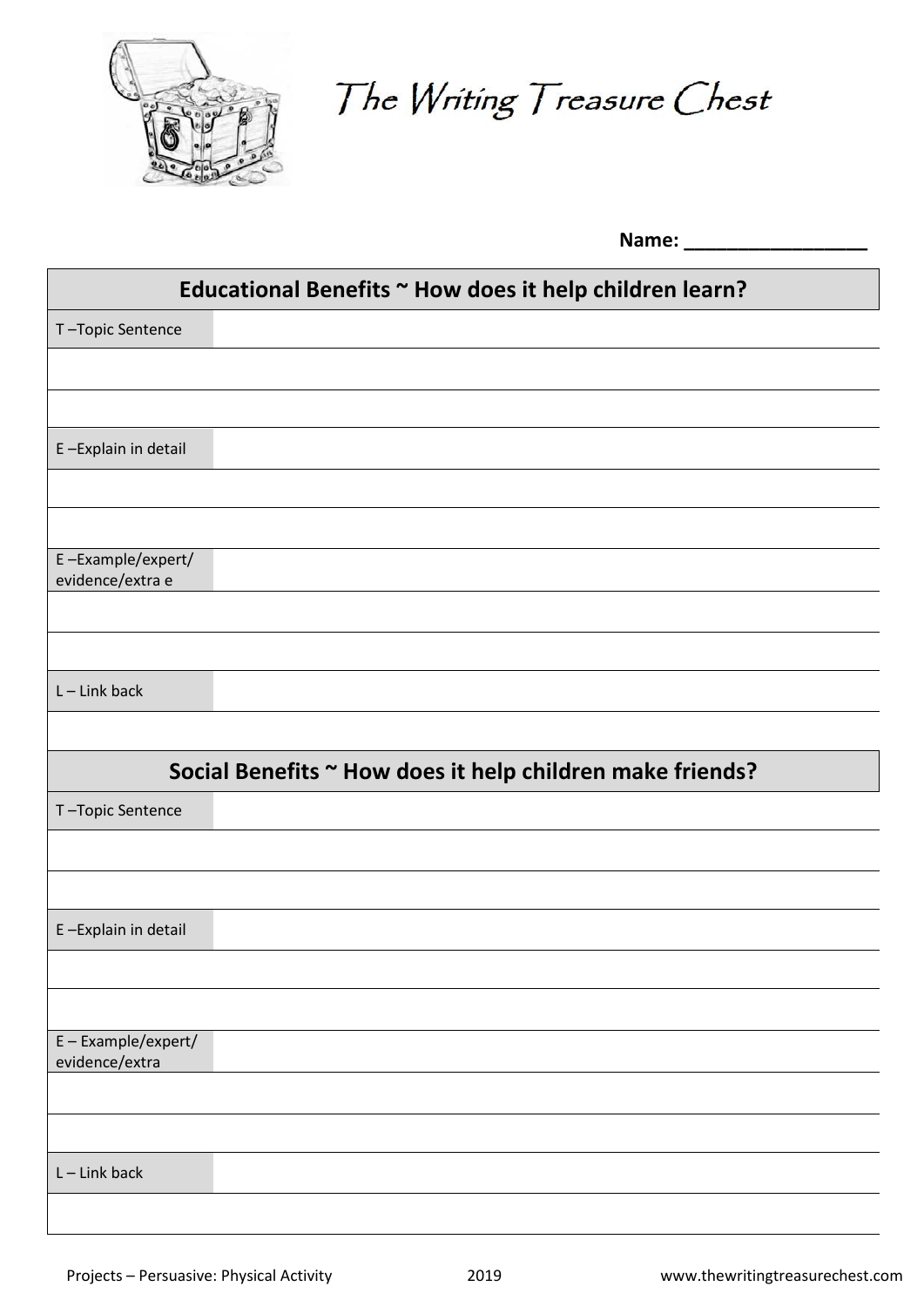

## The Writing Treasure Chest **Physical Activity is good for Children**

Projects – Persuasive: Physical Activity 2019 www.thewritingtreasurechest.com